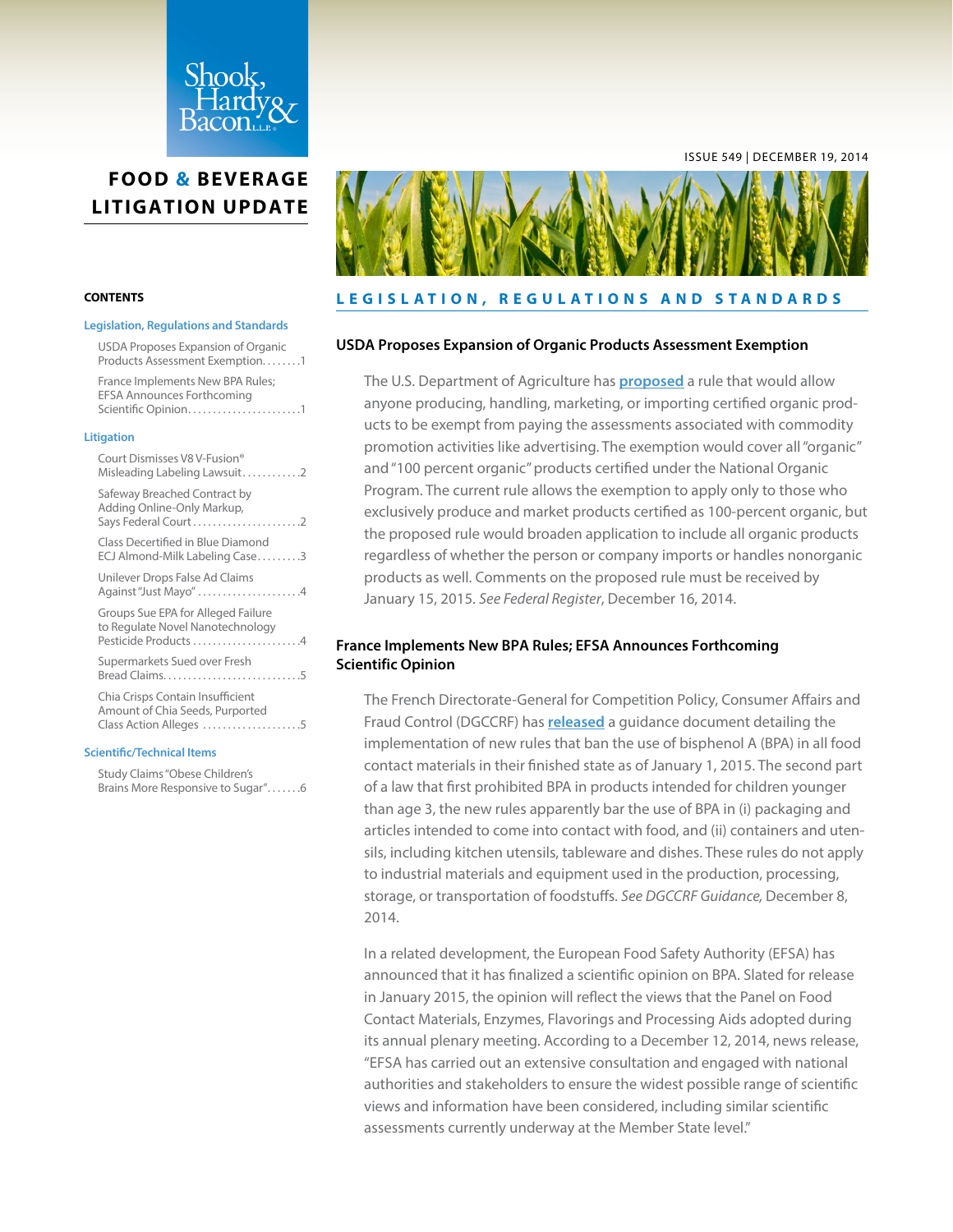<span id="page-1-0"></span>

ISSUE 549 | DECEMBER 19, 2014

SHB offers expert, efficient and innovative representation to clients targeted by food lawyers and regulators. We know that the successful resolution of food-related matters requires a comprehensive strategy developed in partnership with our clients.

For additional information on SHB's Agribusiness & Food Safety

capabilities, please contact



816-474-6550 [manstoetter@shb.com](mailto:manstoetter@shb.com)



[mmcdonough@shb.com](mailto:mmcdonough@shb.com) If you have questions about this issue of the *Update* or would like to receive

supporting documentation, please contact Mary Boyd [\(mboyd@shb.com](mailto:mboyd@shb.com)).

# **LITIGATION**

## **Court Dismisses V8 V-Fusion® Misleading Labeling Lawsuit**

A Florida federal court has dismissed a case alleging that Campbell Soup Co. misleadingly labeled its V8 V-Fusion® Pomegranate Blueberry and Acai Mixed Berry products as "100% juice" in a way that implied they contained only the flavoring juices rather than a base mix of fruit and vegetable juices. *Bell v. Campbell Soup Co.*, No. 14-291 (U.S. Dist. Ct., N.D. Fla., Tallahassee Div., order entered December 11, 2014).

The plaintiff argued that the label was misleading because the "100% juice" statement appeared so close to the flavor name on the label, but after examining each labeling statement, the court disagreed. "[W]hen a product's flavor comes from a juice that is not the primary ingredient, the name may include the flavoring juice, without including other juices, so long as the label includes the statement 'that the named juice is present as a flavoring.' [] [T]he flavor—in this instance pomegranate and blueberry—must be 'followed by the word 'flavored' in letters not less than one-half the height of the letters in the name of the characterizing flavor.'" The plaintiff's claims relied on Florida state law, but the court found that the federal Food, Drug, and Cosmetic Act preempted state law on the relevant points. Finding no valid claims, the court dismissed the case without leave to amend.

# **Safeway Breached Contract by Adding Online-Only Markup, Says Federal Court**

A California federal court has granted plaintiffs' motion for summary judgment in a case alleging that Safeway charged a class of consumers more than the prices permitted under the terms of its online service contract when the consumers purchased groceries from the grocer's website. *Rodman v. Safeway*, No. 11-3003 (order entered December 10, 2014).

Safeway sells groceries via its Safeway.com site, where it requires users to accept its Terms and Conditions upon registration. That agreement includes a provision about prices varying from order to order: "The prices quoted on our web site at the time of your order are estimated prices only. You will be charged the prices quoted for Products you have selected for purchase at the time your order is processed at checkout. The actual order value cannot be determined until the day of delivery because the prices quoted on the Web site are likely to vary either above or below the prices in the store on the date your order is filled and delivered." At the site's inception, Safeway charged the prices available at the brick-and-mortar location, but after April 2010, the supermarket chain began adding a markup of approximately 10 cents per dollar.

The plaintiff argued that the language in the contract provision promised that the customer would be charged the same prices as those in the physical grocery store where the products were gathered for the order, while the defendant asserted that "the prices in the store" meant "the prices in the *online* store" that appeared on the site the day the order was actually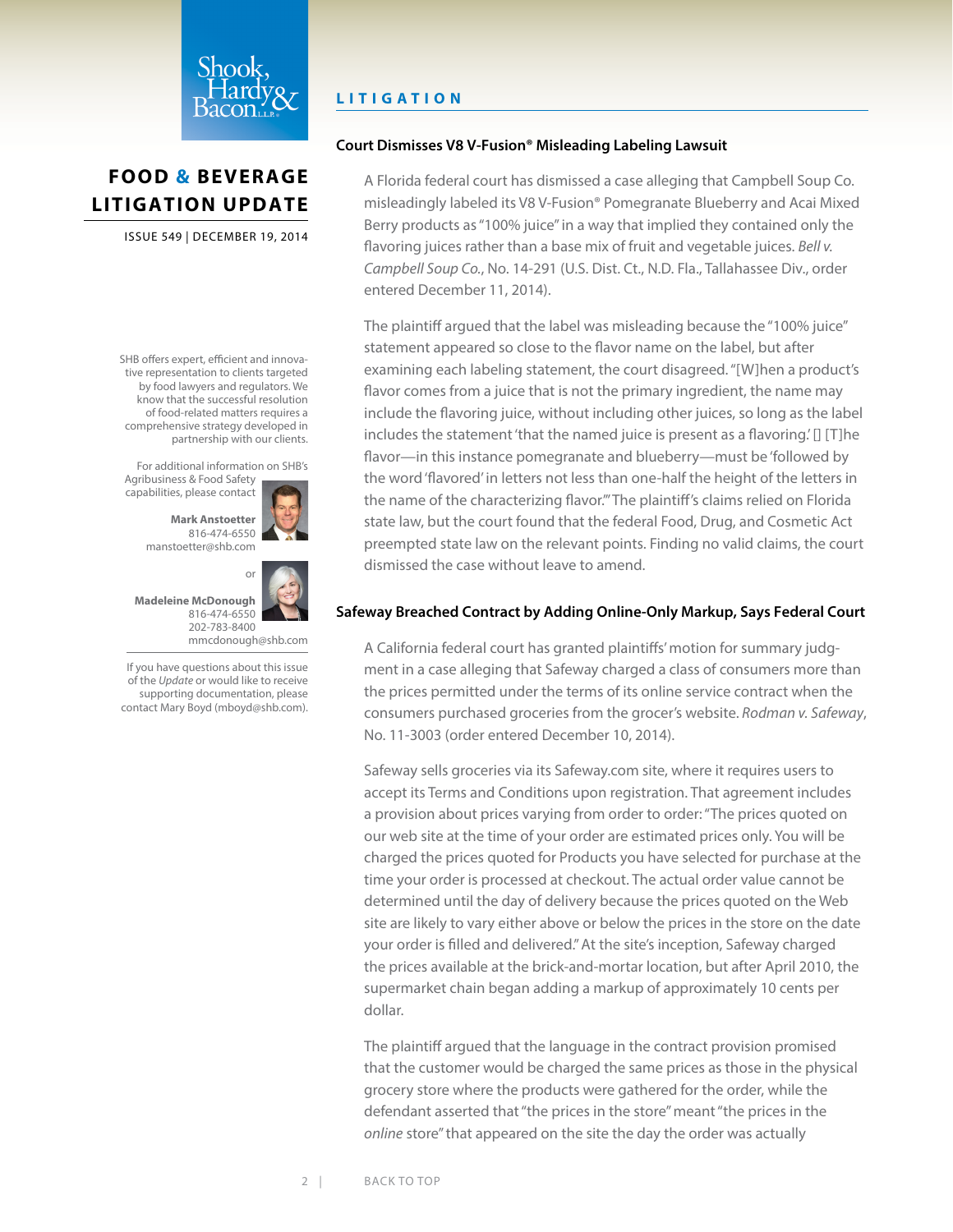<span id="page-2-0"></span>

ISSUE 549 | DECEMBER 19, 2014

compiled. The court found that the language was "reasonably susceptible" to both interpretations, which allowed it to consider extrinsic evidence. It criticized Safeway's interpretation for arguing that "very different words in the same sentence mean the same thing" because the store asserted that "'on the Web site' means 'on the Web Site' and that 'in the store' also means 'on the Web site.' This is not a very compelling explanation of the objective meaning of these words." The plaintiff's interpretation, the court found, "does some (lesser) violence to the language as well" because he interpreted "prices quoted" as "prices charged in the physical store," despite that "[i]t is not all that common to think of grocery store tags as 'quoting' prices."

The court then considered the extrinsic evidence offered by each party and found that the plaintiff's evidence was unneeded because Safeway's evidence supported the plaintiff's interpretation. "The Special Terms promise that, with the exception of the actually disclosed special charges and delivery fees, the prices charged for safeway.com products will be those charged in the physical store where the groceries are delivered. Since Safeway actually marked up the charges for the in-store prices beyond the disclosed delivery and special charges, the Court grants summary judgment that Safeway breached its contract with its customers." The court also dismissed Safeway's argument that its November 2011 revision to its contract limited its liability to orders occurring before the revisions, citing the Ninth Circuit's "skeptical view of contracts in which online retailers have sought to alter the offer and acceptance structure by contending that assent can be inferred by a customer's continued use of a service even in the absence of notice of the terms in question." Finding otherwise would be "particularly lopsided," the court said, because "beyond the impracticality of expecting consumers to spend time inspecting a contract they have no reason to believe has been changed," Safeway would unfairly know about changes to the contract that governs its actions because it did not notify its users of the updated terms.

### **Class Decertified in Blue Diamond ECJ Almond-Milk Labeling Case**

A California federal court has granted Blue Diamond's motion to decertify a statewide class of consumers who alleged that the company's almond milk product labels were misleading because they cited "evaporated cane juice" on the ingredient list rather than the alleged common name for the substance, sugar. *Werdebaugh v. Blue Diamond Growers*, No. 12-2724 (U.S. Dist. Ct., N.D. Cal., order entered December 15, 2014).

The court had preliminarily certified the class in May 2014 on the condition that the plaintiff could provide a damages model that limited recovery to those injured by the alleged mislabeling. Upon reviewing the proposed model, the court found fundamental flaws with the method of determining damages "because Dr. Capps' model is incapable of isolating the damages attributable to Defendant's alleged wrongdoing. [] Instead, Dr. Capps' methodology measures the '*combined effect*' of Blue Diamond's brand value and Blue Diamond's use of 'evaporated cane juice' and/or 'All Natural' on the prices of the challenged products." The model also failed to account for the fact that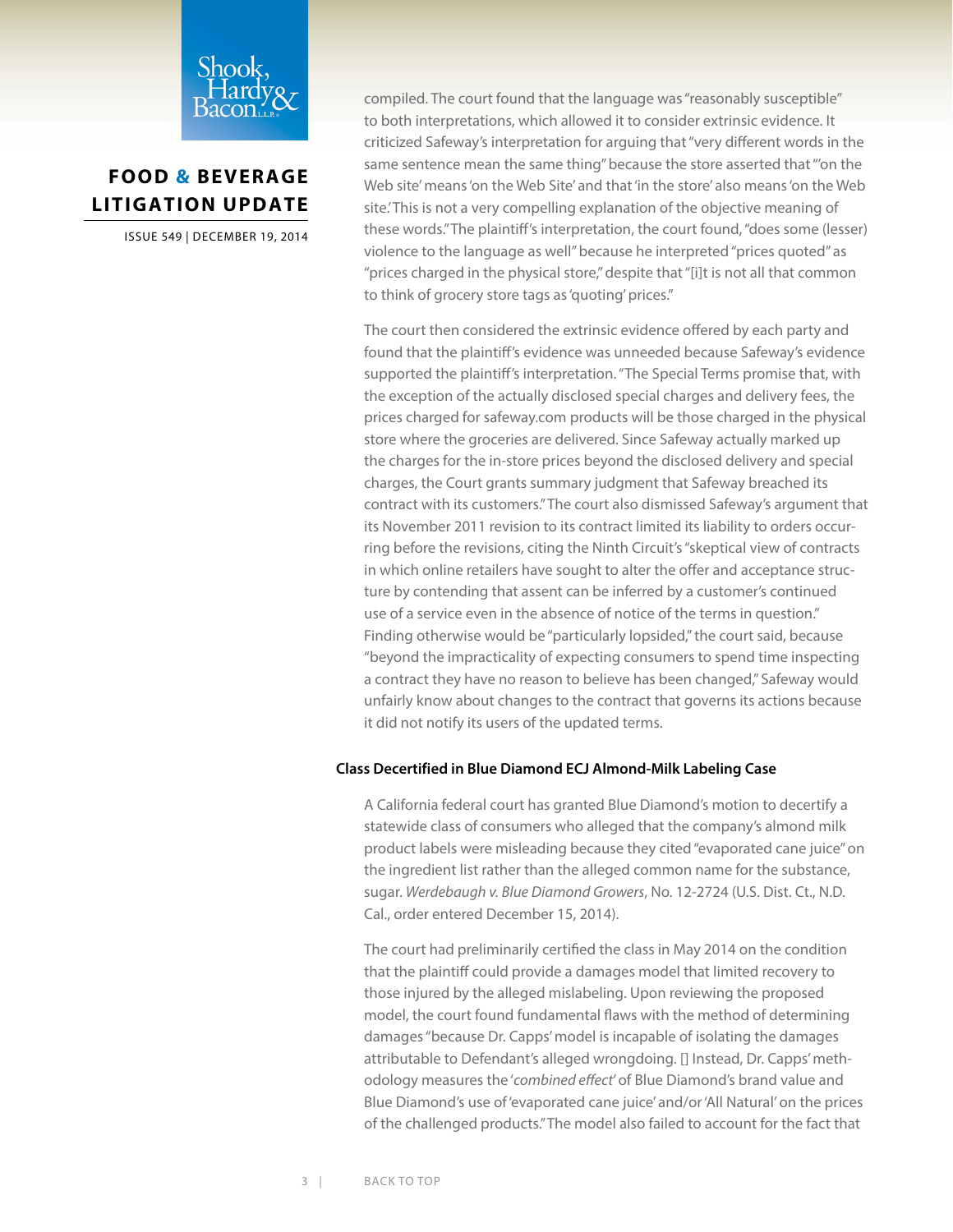<span id="page-3-0"></span>

ISSUE 549 | DECEMBER 19, 2014

many of Blue Diamond's competitors use similar labeling claims, the court said, and it accordingly granted Blue Diamond's motion to decertify. Additional information about the case appears in Issues **[499](http://www.shb.com/newsletters/fblu/fblu499.pdf)**, **[525](http://www.shb.com/newsletters/fblu/fblu525.pdf)** and **[536](http://www.shb.com/newsletters/fblu/fblu536.pdf)** of this *Update*.

## **Unilever Drops False Ad Claims Against "Just Mayo"**

Hellmann's producer Unilever has filed a notice of voluntary dismissal in a case alleging that Hampton Creek's plant-based mayonnaise substitute, "Just Mayo," could not call itself mayo because it contains no eggs as required by U.S. Food and Drug Administration standards for the product. *Conopco Inc. v. Hampton Creek Inc.*, No. 14-6856 (U.S. Dist. Ct., D.N.J., notice filed December 18, 2014).

Unilever filed the complaint in October 2014, arguing that Just Mayo is a misleading brand name because the substance behaves differently than real mayonnaise when used in recipes; the plant-based product can apparently separate into parts rather than binding ingredients together. "Unilever has decided to withdraw its lawsuit against Hampton Creek so that Hampton Creek can address its label directly with industry groups and appropriate regulatory authorities," said Mike Faherty, Vice President for Foods, Unilever North America, in a statement. "We applaud Hampton Creek's commitment to innovation and its inspired corporate purpose. We share a vision with Hampton Creek of a more sustainable world. It is for these reasons that we believe Hampton Creek will take the appropriate steps in labelling its products going forward."

## **Groups Sue EPA for Alleged Failure to Regulate Novel Nanotechnology Pesticide Products**

Several consumer and environmental groups, including the Center for Food Safety and Center for Environmental Health, have filed a **[lawsuit](http://www.centerforfoodsafety.org/files/2014-12-16-dkt-1--pls--complaint_78869.pdf)** against the U.S. Environmental Protection Agency (EPA) seeking declaratory and injunctive relief for EPA's alleged failure to respond to the groups' 2008 **[petition](http://www.centerforfoodsafety.org/files/cta_nano-silver-petition__final_5_1_08.pdf)** calling for regulation of consumer products containing nano-sized versions of silver. *Ctr. for Food Safety v. EPA*, No. 14-2131 (U.S. Dist. Ct., D.C., filed December 16, 2014).

According to the complaint, the 2008 petition requested that EPA classify nano-silver products as pesticides and provided EPA with a legal, policy and scientific blueprint for necessary action. EPA opened a comment period on the matter later that year but allegedly failed to take any further action. The petition also included an index of products that contained nano-silver, including food storage containers, food/produce cleaners, cutlery, cutting boards, and ingestible "health" drink supplements.

The groups assert that nanomaterials "create unique human health and environmental risks, which require new health and safety testing paradigms," for a variety of reasons, including their "unprecedented mobility in human bodies and the environment." Nano-silver particles in particular "will likely threaten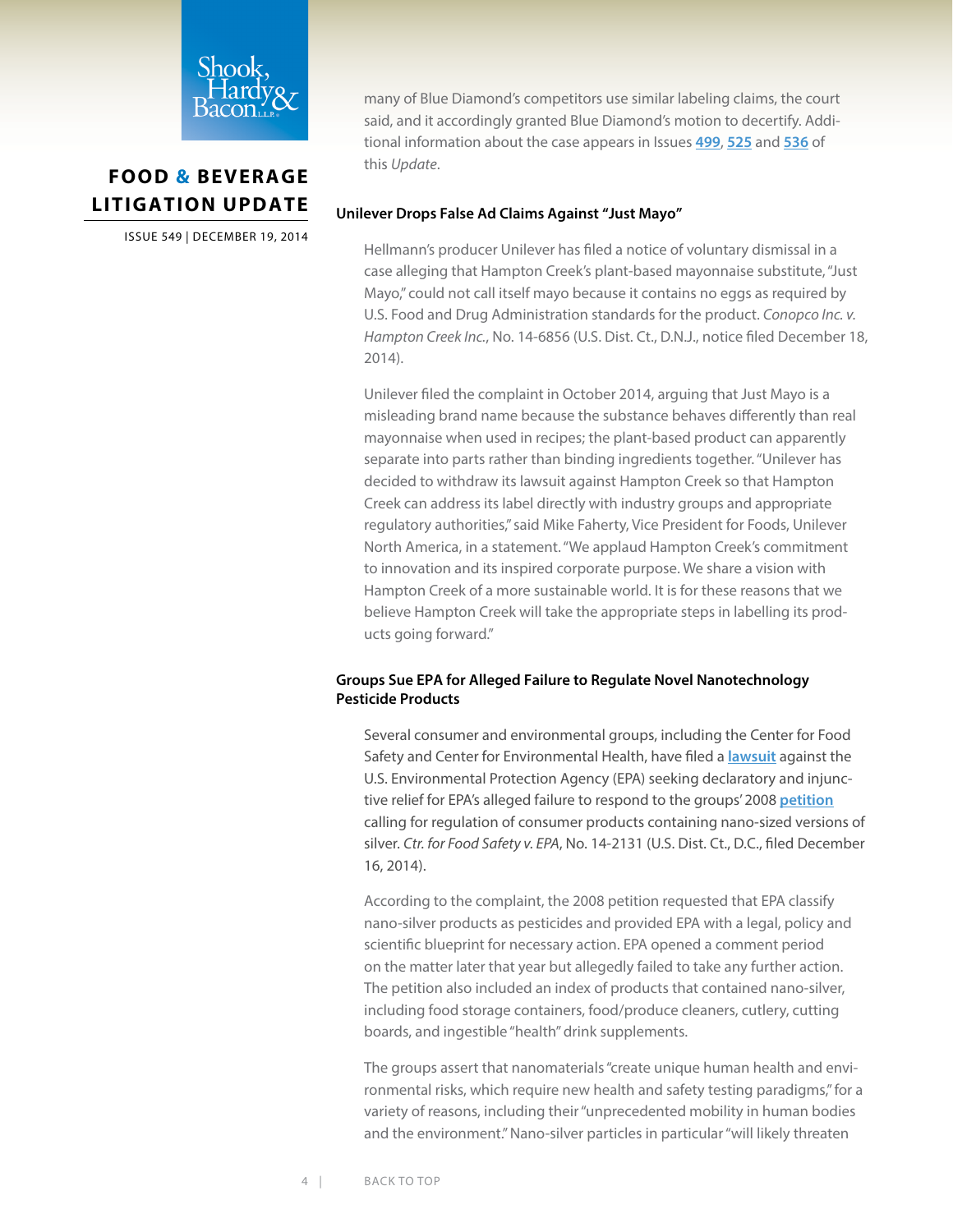<span id="page-4-0"></span>

ISSUE 549 | DECEMBER 19, 2014

the beneficial bacteria that underpin ecosystem functions," the complaints assert. "If the EPA fails to regulate pesticide products that incorporate nanosilver," Steve Suppan of the Institute of Agriculture and Trade Policy said in a December 17, 2014, press release, "farmers will soon be exposed to the unique health risks of nanomaterials, and will be uninformed about what they must do to protect themselves, and their families, neighbors, land, water and livestock from nano-pesticide drift." Beyond Pesticides Executive Director Jay Feldman was also quoted as saying, "Like any toxic pesticide, nano-silver must be subject to the full force of the law and label restrictions intended to protect people's health and the environment."

### **Supermarkets Sued over Fresh Bread Claims**

Three consumers have filed three separate putative class actions against Whole Foods Inc., Wegmans Food Markets Inc. and Acme Markets Inc. in New Jersey state court alleging that the grocery chains falsely represent their bread and bakery products as freshly made in-store. *Mladenov v. Whole Foods*, docket number unavailable (Super. Ct. N.J., Camden Cnty., filed December 16, 2014); *Mladenov v. Wegmans Foods Mkts., Inc.*, docket number unavailable (Super. Ct. N.J., Camden Cnty., filed December 16, 2014); *Mao v. Acme Mkts.*, Inc., docket number unavailable (Super. Ct. N.J., Camden Cnty., filed December 16, 2014).

The complaints allege violations of the New Jersey Consumer Fraud Act based on advertisements indicating that the bread and bakery products sold by the three companies were made in-store daily despite being "frozen, delivered to its stores, and then re-baked or partially baked in store," according to the complaint against Acme. Each plaintiff seeks class certification, injunctive and declaratory relief, treble damages, and attorney's fees.

### **Chia Crisps Contain Insufficient Amount of Chia Seeds, Purported Class Action Alleges**

A consumer has filed a putative class action in Florida federal court alleging that LesserEvil LLC falsely advertises its Chia Crisps as containing "a significant amount of chia seeds, when, in actuality, the Product is primarily composed of black beans, a less expensive ingredient." *Crane v. LesserEvil LLC*, No. 14-62854 (U.S. Dist. Ct., S.D. Fla., filed December 16, 2014).

The plaintiff asserts that LesserEvil attempted to capitalize on increasing consumer demand for antioxidant-rich chia seeds by creating a black-bean product with an insignificant amount of the seeds and advertising it as a chia-seed product. She alleges unjust enrichment and a violation of the Florida Deceptive and Unfair Trade Practices Act; she seeks class certification, compensatory damages, restitution, an injunction, and attorney's fees.